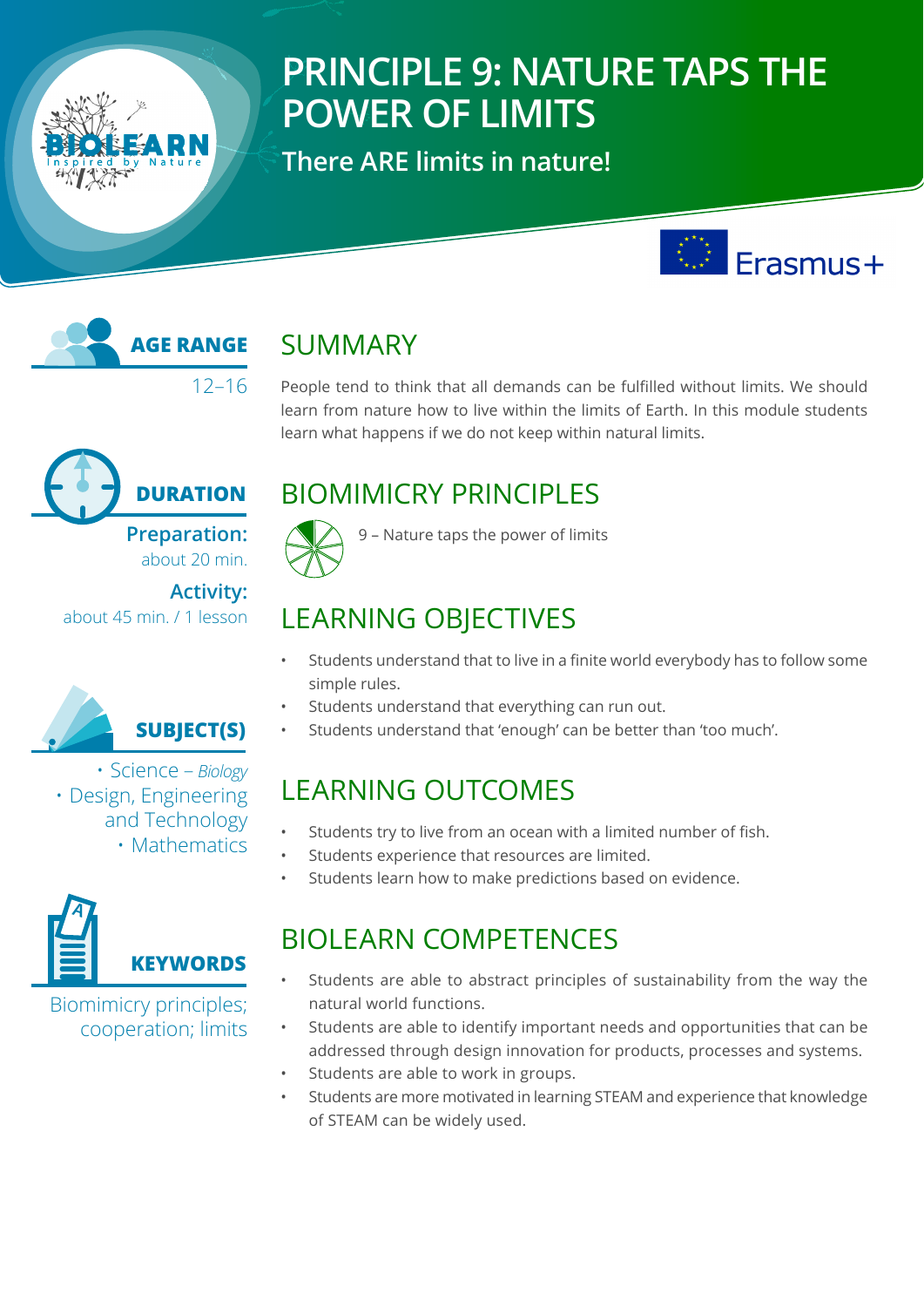

# SUMMARY OF THE ACTIVITIES

| <b>Activity Name</b> | <b>Short description</b>                                                                      | <b>Method</b>                          | <b>Duration</b> | <b>Location</b>    |
|----------------------|-----------------------------------------------------------------------------------------------|----------------------------------------|-----------------|--------------------|
| <b>Introduction</b>  | Presenting the principle<br>9_principles.ppt                                                  | • Teacher presentation<br>· Discussion | 10              | Indoor             |
| Harvest game         | Groups of students try to live from • Game<br>the same ocean with a limited<br>number of fish |                                        | 25              | Indoor             |
| Review               | Discussion after the activity                                                                 | • Discussion                           | 10              | Indoor/<br>outdoor |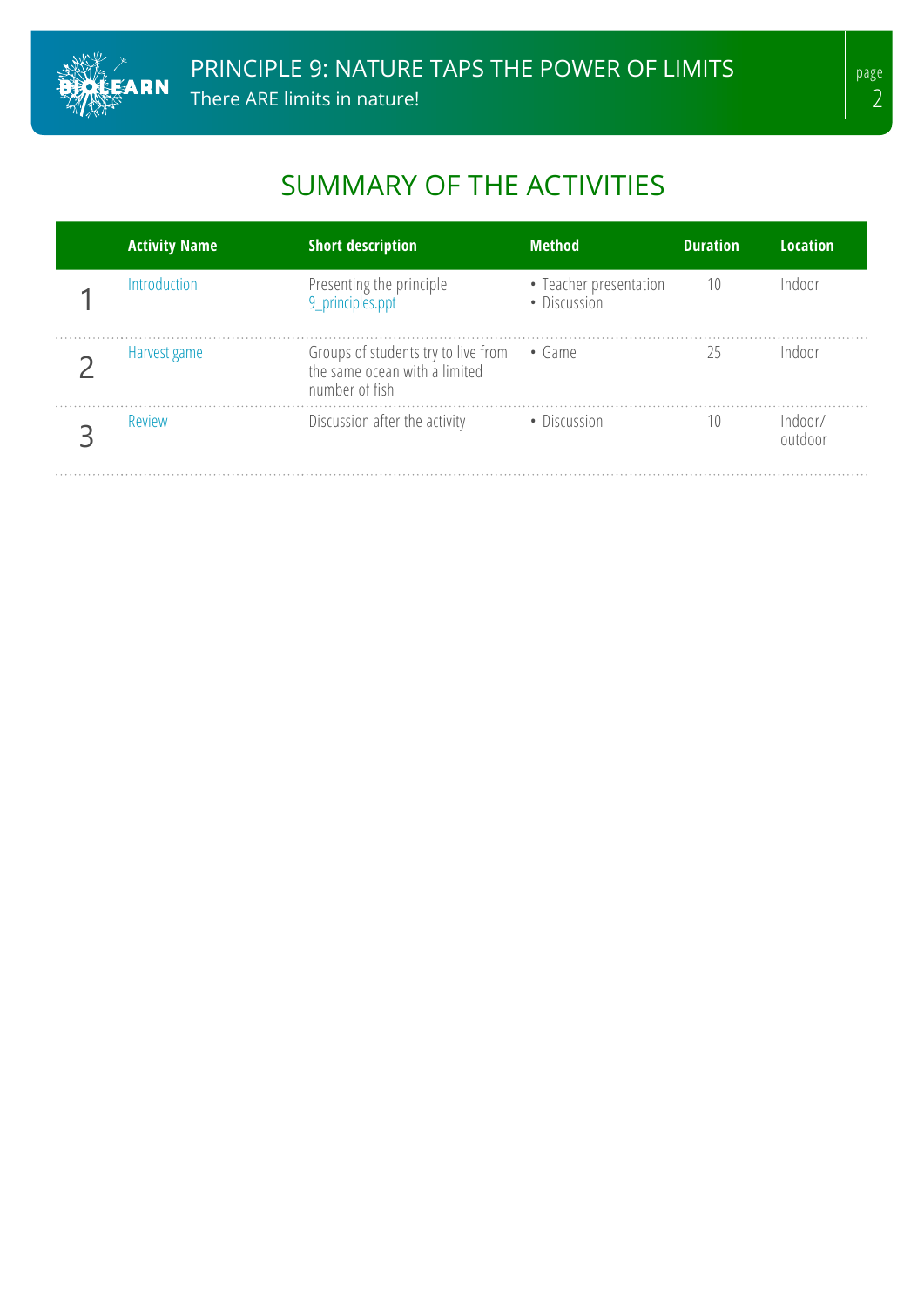

**OUTLINE OF THE MODULE**

## BACKGROUND FOR TEACHERS

See at Activity 1: Introduction.

For interconnections see *Nine Principles of Biomimicry* module.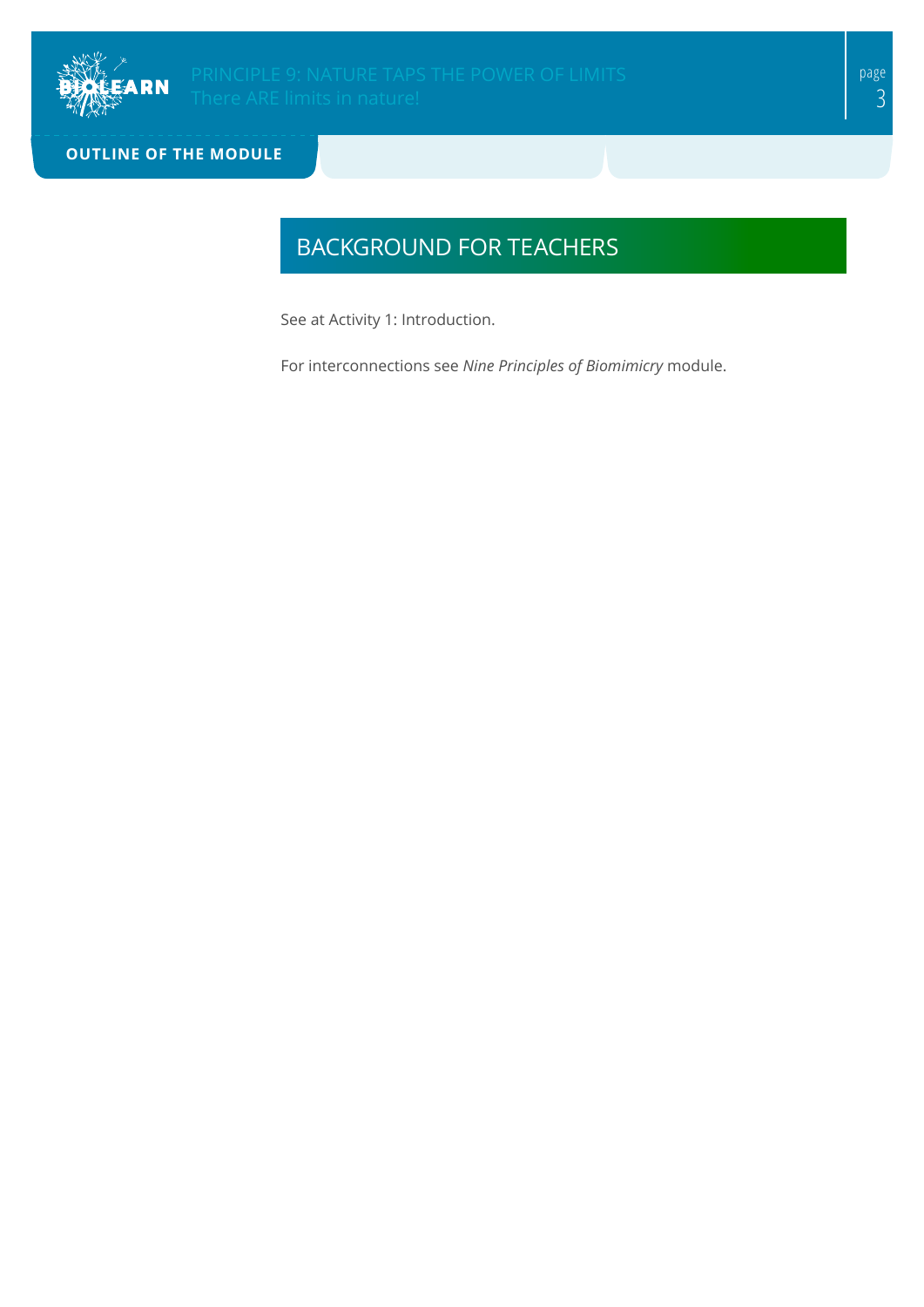

**» QUESTION**

### <span id="page-3-0"></span>**ACTIVITY DETAILS**



## 1| INTRODUCTION



•projector, PC  $\cdot$  9 principles.ppt; 10<sup>th</sup> slide



Arrange classroom for presentation and discussion.



Benyus, J. M. (2002): Biomimicry – *Innovation inspired by nature.* HarperCollins Publisher, New York, U.S.A.

Present the slide about Principle 9: [9\\_principles.ppt](https://biolearn.eu/wp-content/uploads/2020/11/9_principles.ppt), slide 10.

*Unlimited growth on a finite earth is not a good idea. All living things are governed by limitations; age, climate, population density and many other factors determine how species and systems develop. Nature has found ingenious ways to work within these limits to be as productive as possible over the long run.*

Explanation to  $9$  principles.ppt,  $10<sup>th</sup>$  slide:

#### Succession

Ecological succession is the process of change in the species structure of an ecological community over time. It is a one-way process in which the populations that make up a community are completely or partially exchanged. During succession, pioneer species appear first. The closing of the succession process is the appearance of a climax (closing) community.

- The pioneer community consists of highly adaptable, broad-tolerant, one-year r-strategist species.
- The climax community is the most versatile community with the highest productivity under given climatic conditions. K-strategist species predominate and narrow-tolerant species also appear.

The two types of succession:

- Primary succession occurs where there has not been life in the area before. For example, after volcanic eruption, landslide or glacial moraine.
- Secondary succession occurs when the succession process is re-launched in an association which is stable for a long time. For example, recharging of standing water, mowing stops in a mountain meadow or after a forest fire.

Climax communities are generally resistant but have moderate resilience, whereas primary or intermediate communities have less resistance but greater resilience.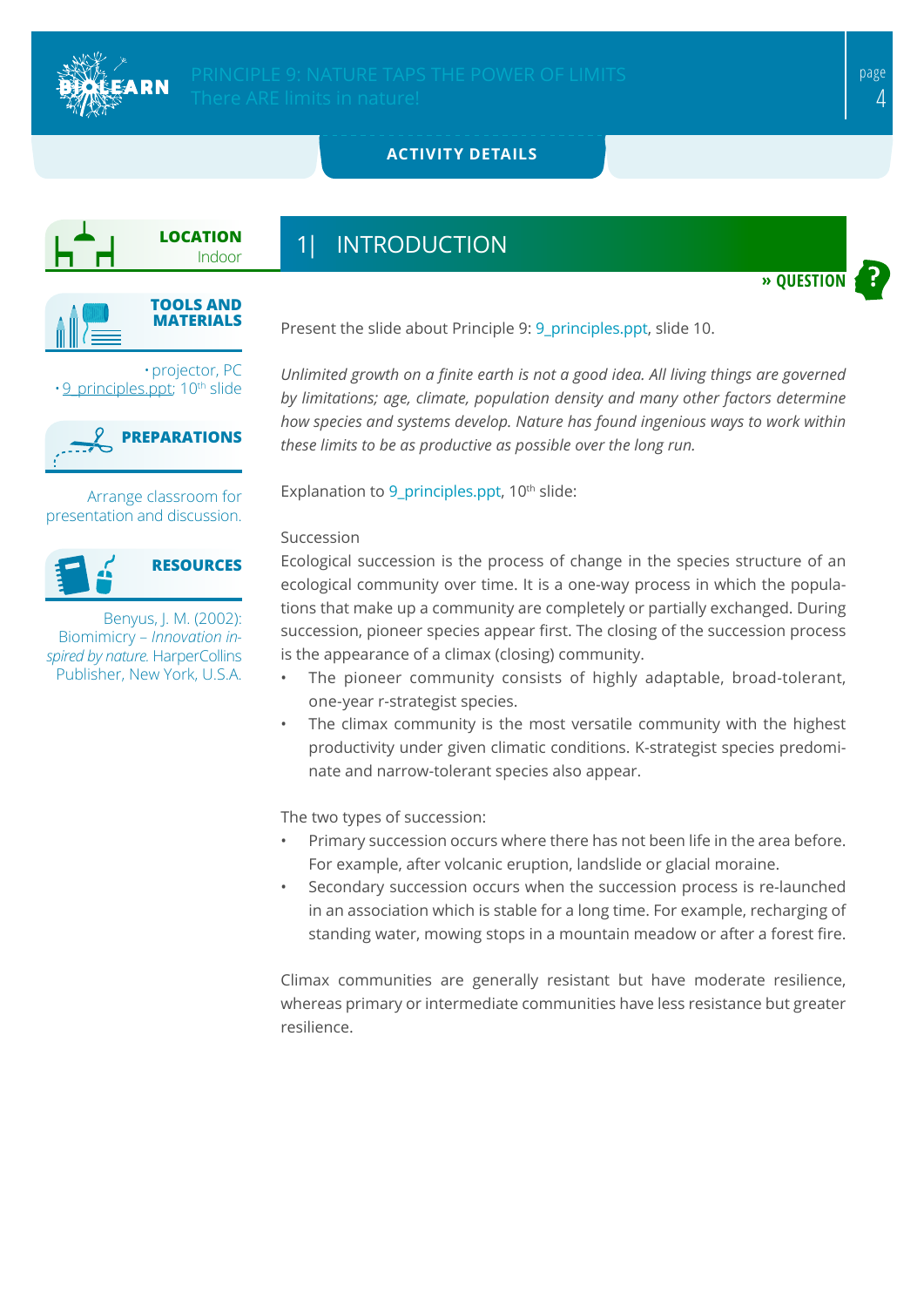

### **ACTIVITY DETAILS**

r and K strategists

Animals can be classified into r and K strategists.

- r-strategist species reproduce very quickly under the right environmental conditions, reaching a maximum value, which quickly reduces due to the depletion of environmental resources. If the environmental conditions are favourable again, rapid reproduction occurs. They live in unpredictable environments (desert, tundra, periodically flooded areas). Examples of r-species include mice, rabbits, weeds and bacteria, which have a lot of offspring, but a short life expectancy.
- K-strategist species have longer lifespans, large body size, with fewer offspring, low mortality rate, stable population size, and frequently have a defined territory. The number of individuals corresponds to the carrying capacity of the environment. Examples of K-strategist species include birds, larger mammals (such as elephants, horses, and primates), and larger plants.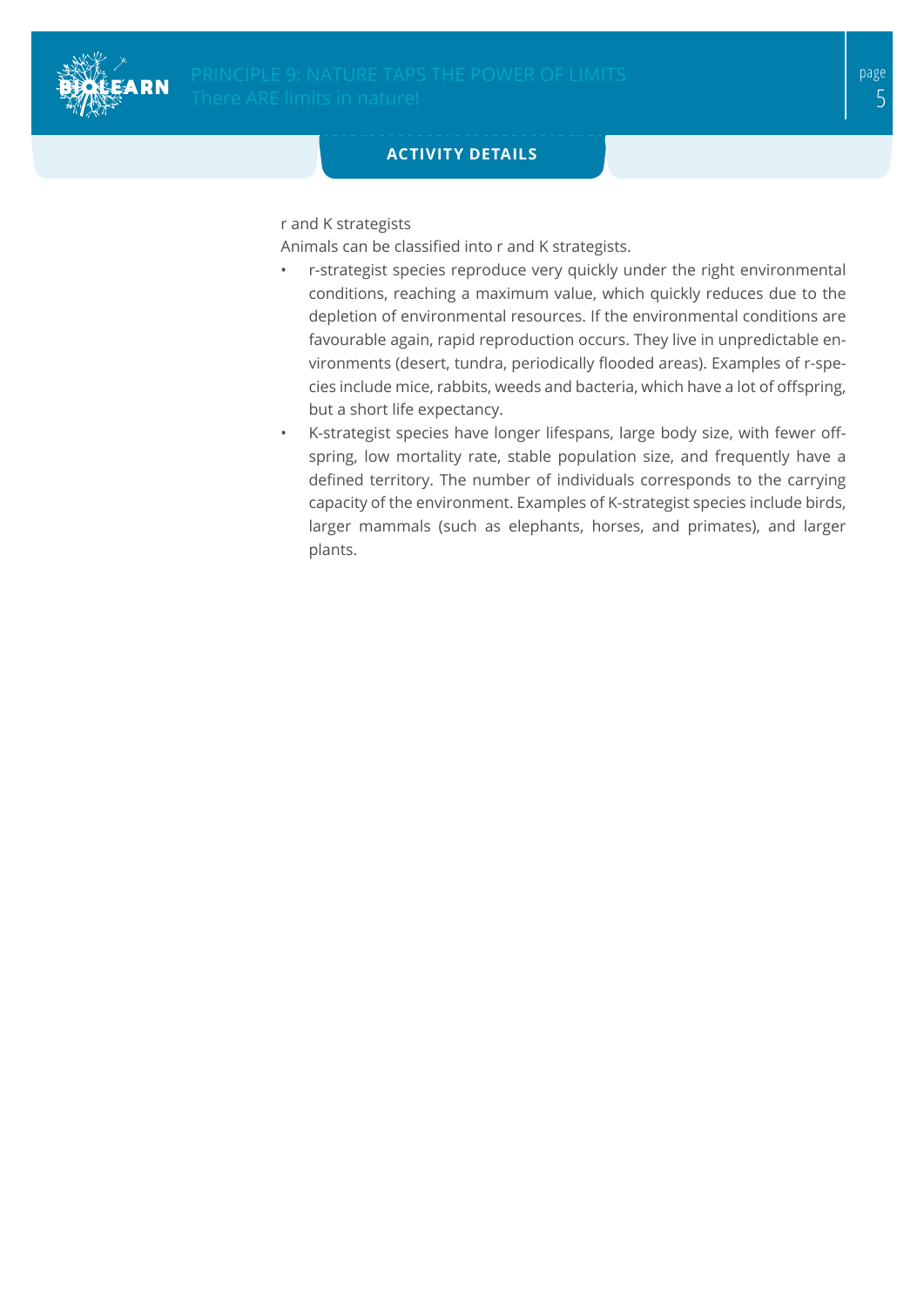

**» DISCOVER**

### <span id="page-5-0"></span>**ACTIVITY DETAILS**

**LOCATION** Indoor

## 2| HARVEST GAME



•projector or flip chart

• student worksheets: [W2.1,](#page-7-0) [W2.2](#page-8-0), [W2.3](#page-9-0) or [Harvest\\_game.ppt](https://biolearn.eu/wp-content/uploads/2020/11/Harvest_game-1.pptx)

•250 pieces (coffee beans/ gravel/peanuts/cherry seed) symbolizing fish

•1 big container symbolizing an ocean

• smaller containers symbolizing fishing boats (2 per group: one is numbered from 1 to the number of groups; the other is for storing fish)

•10 paper slips per group •pen/pencil



Indoor activity: prepare a table for each group so they cannot be easily overheard.

Print [W2.1](#page-7-0), [W2.2,](#page-8-0) [W2.3](#page-9-0) so there is one set per group or use [Harvest\\_game.ppt](https://biolearn.eu/wp-content/uploads/2020/11/Harvest_game-1.pptx)



Sweenex, L. B.; Meadows, D., Mehers, G. M. (2011): *The System Thinking Playbook for Climate Change.* Deutsche Gesellschaft für Internationale Zusammenarbeit GmbH, Eschborn, Germany p. 67–75.

This game is about using common resources, more about people than nature. It is based on the Harvest Game from The System Thinking Playbook for Climate Change.

Divide the class into 4–6 groups with 2–6 students each. Allocate each group a table and explain that they are fishermen for different fishing companies. Their goal is to maximize their assets by the end of the game, but of course it can be achieved only if there are fish in the ocean. Each team gets a ship and 10 paper slips. They can name their company and ship.

Add 40 fish into the ocean. Put the remainder of the fish in a nearby container that is not accessible to participants.

The rules of the game are on [W2.1](#page-7-0), you can hand them out to the groups or write onto a board, or use the PowerPoint presentation. [W2.2](#page-8-0) shows the curve of regeneration:

- If there are no fish left in the ocean after all orders have been filled, then no new fish will be added to the ocean.
	- For any number of fish in the ocean between 25 and 50, as many fish will be added to bring the total back up to 50 (carrying capacity) (e.g. if there are 38 fish remaining, 12 will be added).
	- Below 25 fish, a number of fish equal to the number remaining in the ocean after processing all the orders will be added (e.g. if there are 12 fish left in the ocean, another 12 will be added).

[W2.3](#page-9-0) shows the steps of play, which is important for the groups to understand.

Play 6 to 10 rounds. Each round represents one year and lasts approximately five minutes. Give the teams a few minutes to discuss their long-term strategy and to submit their first fish request. Fill requests in random order. Do not reveal the size of the request. If there are enough fish in the ocean to fill the request, remove the requested number of fish from the ocean and put them in the ship. Then fill the orders from the next ship, and so forth. If one order is larger than the number of fish remaining in the ocean, return that paper to the ship with no fish and go to the next ship. When you have processed all the orders, return the ships. The teams should pour their fish into their storage container.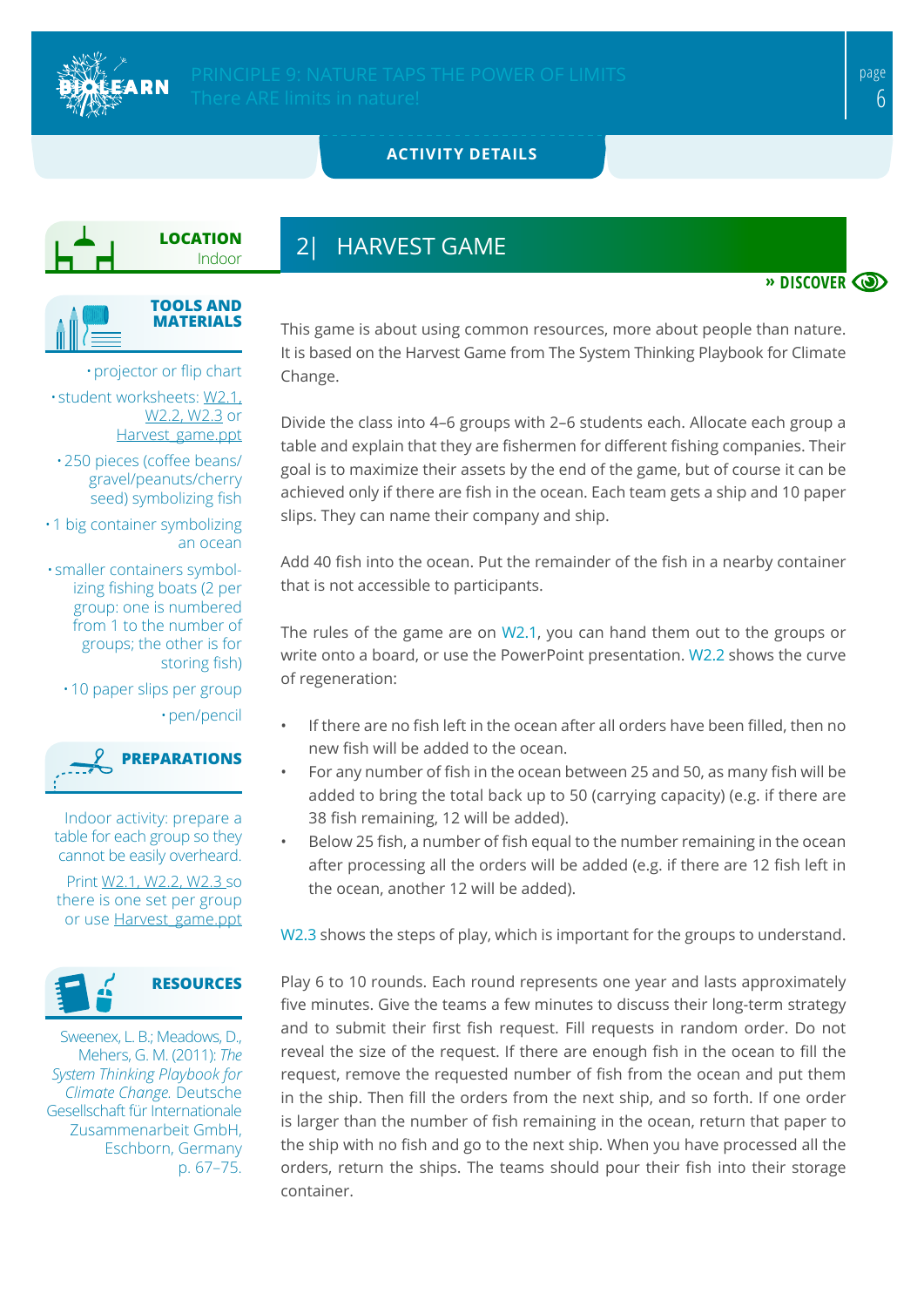

#### **ACTIVITY DETAILS**

Ask the teams to decide on their next order. While they are doing that, count the number of fish in the ocean and regenerate following the rules of [W2.2](#page-8-0).

Collect the ships for year 2, process the orders, and continue. If the teams quickly catch all the fish, let them go through one or two more yearly cycles experiencing the consequences of their mistake i.e. no fish can be caught. Then stop the game. If you can see that the entire group has adopted a strategy that will keep the fish population sustained around the point of maximum regeneration, you can also stop the game. But with most groups you will have to go through at least 6 to 8 cycles before participants experience the consequences of their decisions.

The regeneration curve shows that 25 is the maximum number of fish which can be added to the ocean each year. Therefore 25 fish per year is the maximum number that can be harvested sustainably. Over 10 years, 250 fish could theoretically be harvested without reducing the fertility of the ocean. Divide that number by the number of teams, multiply by the value of each fish, and you have the maximum average wealth possible per team. If any team fails to reach that level of assets, it is the consequence of overharvesting early in the game. Talk about the strategy of the groups and about the winners, and sustainability. Does competition or collaboration provide a better long-term strategy for the benefit of all?



<span id="page-6-0"></span>3| REVIEW



After the activity/ies talk with students about the principle:

- Think about limits; what limits do you experience in your life?
- Are they useful or not?
- What are the aims of these limits?
- Can you see any parallels between your limits and limits in nature?

Arrange classroom for discussion.  $\rightarrow$  **QUESTIO**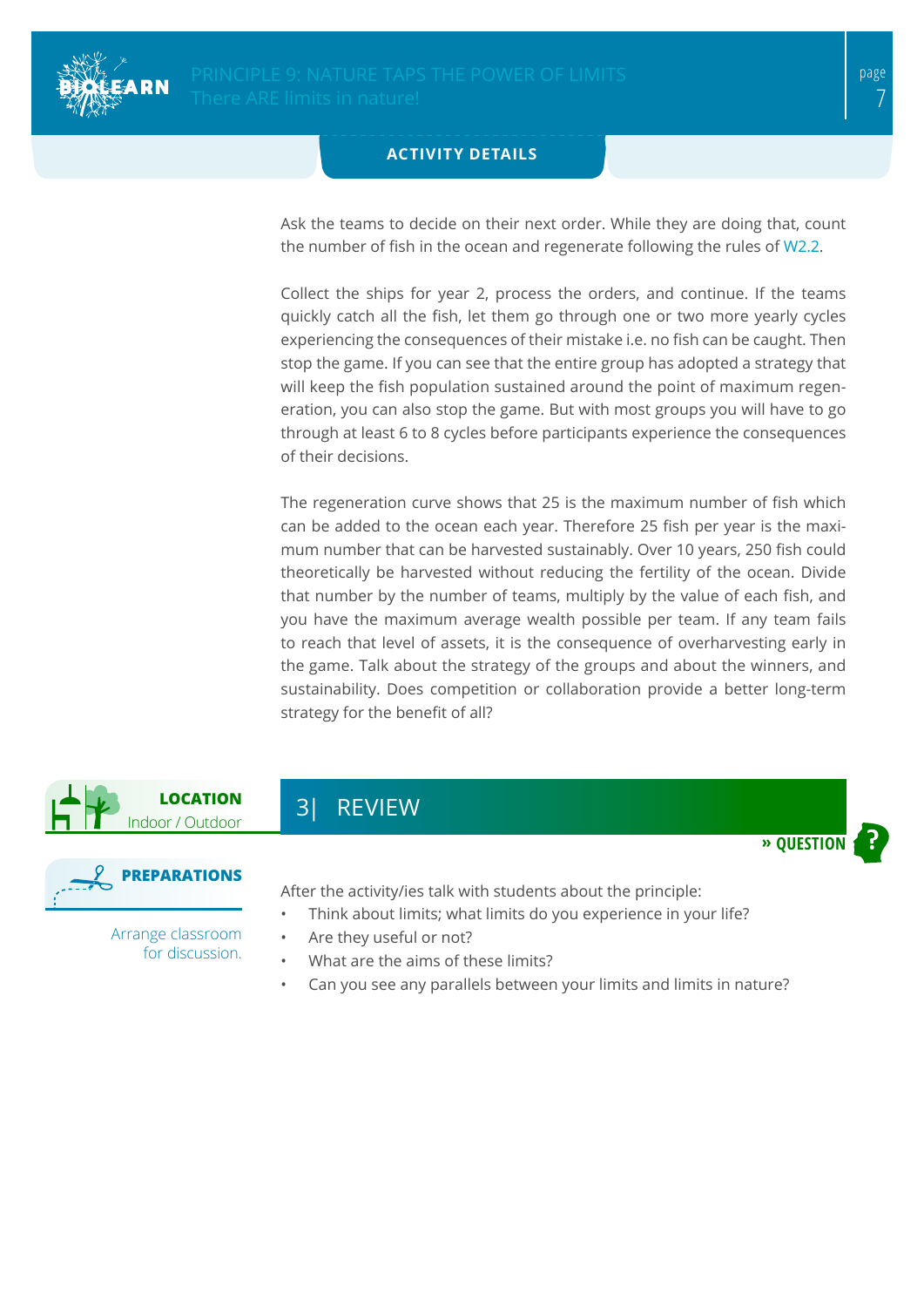

## <span id="page-7-0"></span>**W2.1 HARVEST GAME Rules of the game**

You are part of a team of people who fish for a living. Your team's goal is to maximize its assets by the end of the game. Each fish you catch is worth one coin.

The ocean can support a maximum of 50 fish. We start the game with between 25 and 50 fish in the ocean.

We will play for 6 to 10 years, making one round of decisions per year.

The maximum order is between 0 and 8 fish per boat, per round.

With each decision round, your team decides how many fish it will try to catch that year. You indicate your desired catch by writing the number on a slip of paper, putting the slip in your ship, and taking your ship to the game operator. The operator will fill orders randomly. The fish you catch are returned to you in your ship. If your order exceeds the number of fish remaining in the ocean, you receive no fish that year.

After all orders are processed, and your team's ship is returned, the fish in the ocean will regenerate according to the curve shown on [W2.2](#page-8-0).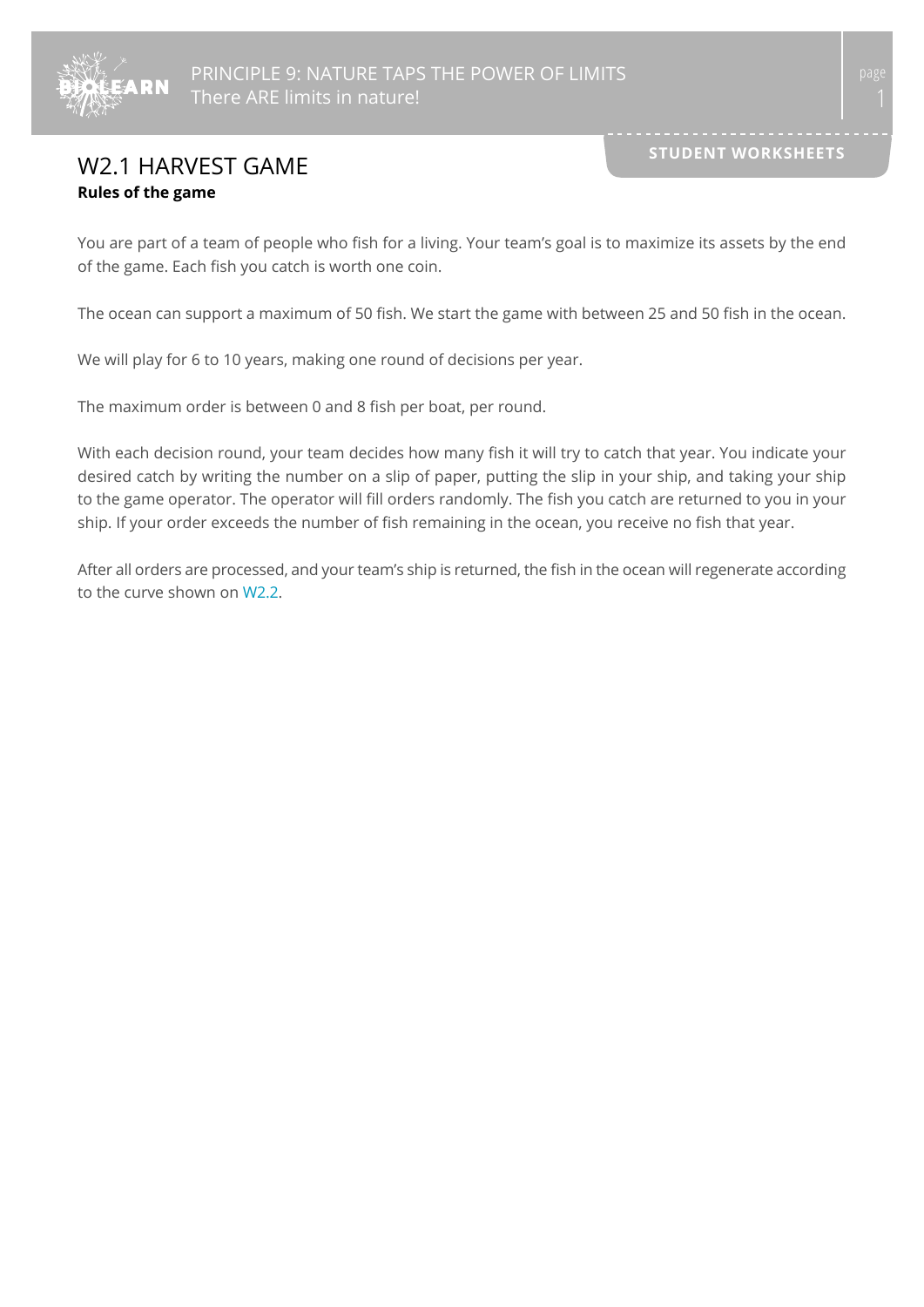

<span id="page-8-0"></span>